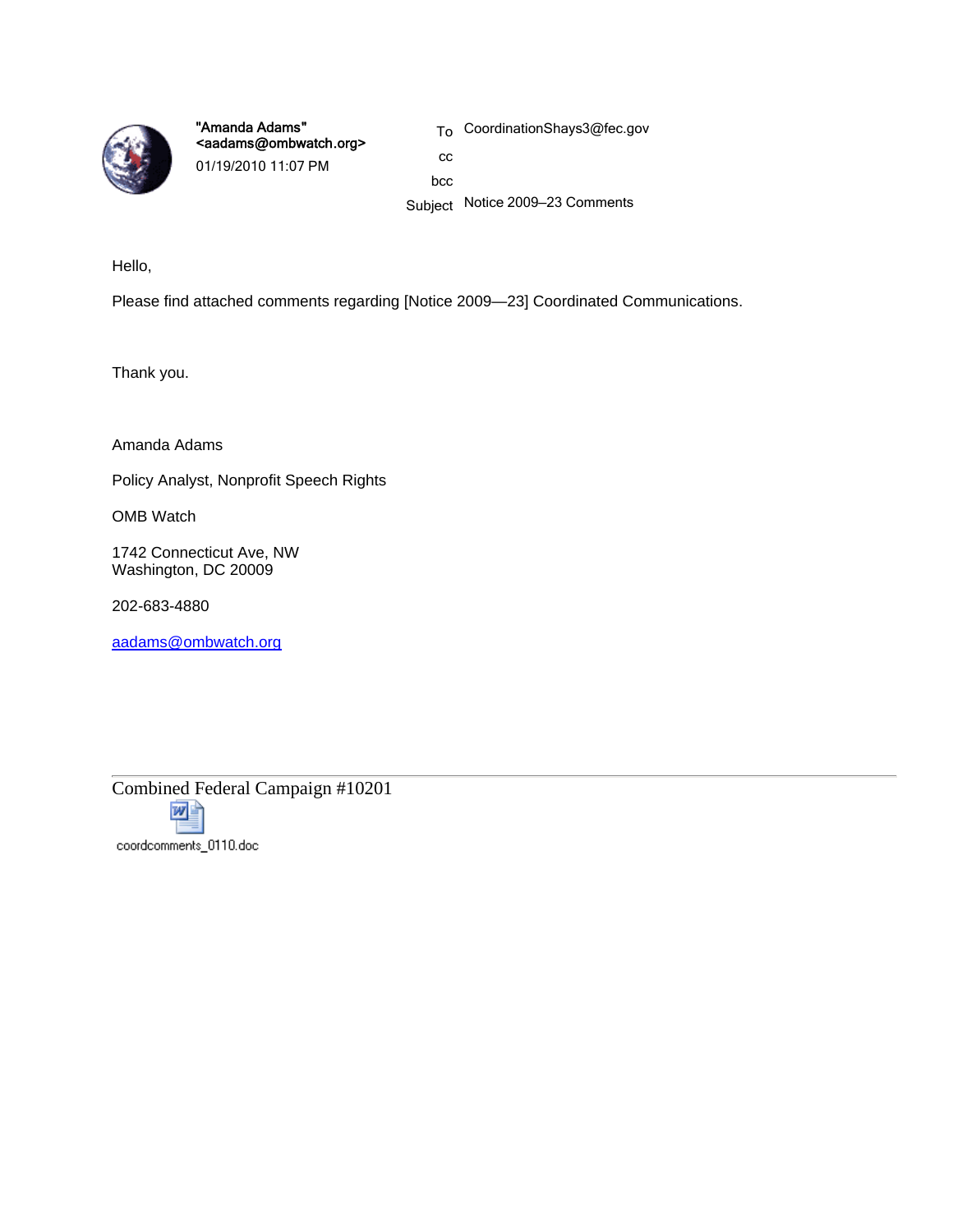

January 19, 2010

Amy L. Rothstein, Assistant General Counsel Federal Election Commission 999 E Street, NW. Washington, DC 20463

RE: [Notice 2009—23], Coordinated Communications

Dear Ms. Amy L. Rothstein,

OMB Watch is a nonprofit, charitable organization that promotes government accountability and citizen participation at the national level. We encourage nonprofits' participation in governmental decision-making, which includes advocacy, lobbying activities, and nonpartisan voter participation. We advocate for governmental policies that reduce barriers for nonprofits to engage in public policy debates and help to make nonprofit sector activities more transparent and accountable. It is for these reasons we appreciate the opportunity to comment.

These comments are written from the perspective of nonprofit organizations that are actively involved in public policy issues, but do not participate in candidate elections or campaigns.  $501(c)(3)$  organizations are different from other nonprofits in that the tax code prohibits any support or opposition to candidates in elections. Campaign finance laws and regulations should be carefully written to not adversely affect nonprofit public policy participation, particularly  $501(c)(3)$  organizations which are candidate neutral by law.

The NPRM asks on page 22, "is it permissible for the Commission to regulate any speech, whether independent or not, that does not fall within the Court's definition of 'express advocacy' or its definition of the 'functional equivalent of express advocacy'?" Our answer to this question is, no, unless it is considered a coordinated communication. However, we continue to find the Commission's definition of "express advocacy" and rules established to implement Wisconsin Right to Life (WRTL) too vague and difficult to enforce.

We are taking this opportunity to once again call for FEC regulations that outline distinctly, what is electoral and non electoral activity. If express advocacy will be used to determine whether messages can be regulated, that definition must first be clarified.

Celebrating 25 Years of Promoting Government Accountability and Citizen Participation — 1983 - 2008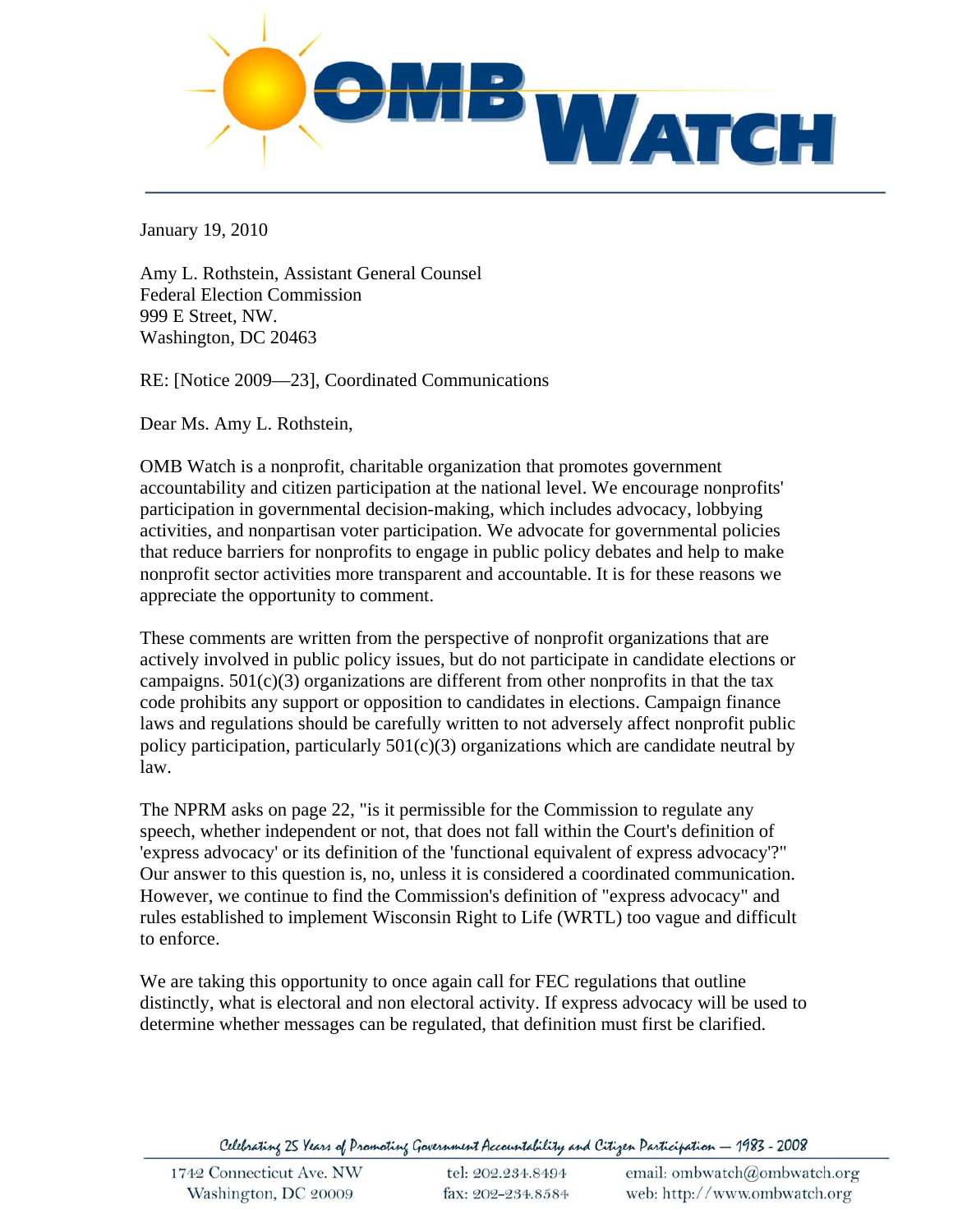The definition of express advocacy<sup>[1](#page-2-0)</sup> is very similar to the standard set in the Supreme Court's opinion in WRTL; "an ad is the functional equivalent of express advocacy only if the ad is susceptible of no reasonable interpretation other than as an appeal to vote for or against a specific candidate." This definition is too vague, leaving far too much room for interpretation.

Such ambiguity prevents the Commission from fairly or adequately enforcing the rule defining express advocacy. The definition of express advocacy is even vaguer than the current electioneering communications rule in 11 CFR 114.15. As a practical matter, this makes it impossible for citizens' organizations that want to communicate with the general public to judge whether their broadcast is allowable or not, threatening the risk of sanctions.

In addition, the notice asks whether the WRTL decision has any effect on the definition of PASO (promote, support, attack or oppose). Our answer to this question is no, because PASO can apply outside of the independent expenditure context. Also, McConnell dictates using the plain meaning of PASO words. In the NPRM, the Commission highlights the portion of McConnell that states that the terms of the PASO standard "provide explicit standards for those who apply them and give the person of ordinary intelligence a reasonable opportunity to know what is prohibited." (p.24 of NPRM) While we do not agree that the PASO standards are explicit and clear, using the aforementioned rationale, the PASO definition is supposedly clear, so WRTL should have no bearing on the definition since it focuses on the plain meaning of the words.

However, even if WRTL does not affect the scope of the PASO definition, the definition is still extremely vague and overly broad, even when taking the McConnell decision into account. A PASO standard would unnecessarily allow the Commission to regulate more speech and subject a broader range of speech to campaign finance regulations. In addition, even though Congress included PASO as the backup definition of "electioneering communication," it was only intended to be used if the "express advocacy" definition was rejected as unconstitutional. Thus, that should not be taken into account when deciding if WRTL affects the scope of PASO.

The NPRM further asks on page 22, "Is the decision in Wisconsin Right to Life applicable in the coordinated communications context, since the Court's decision was confined to independent electioneering communications?" We would answer no, because the decision was confined to independent electioneering communications. Even though an electioneering communication satisfies the content standard of a coordinated communication, the WRTL decision bars using the standard outside of the independent electioneering communication context. To apply WRTL in the coordinated communications context would go against the Court's intent, as the coordinated communications are outside the scope of the Court's decision.

Separately, OMB Watch supports the proposed safe harbor exemption that addresses communications where Federal candidates endorse or solicit support for  $501(c)(3)$ 

<span id="page-2-0"></span> $\overline{a}$ <sup>1</sup> 11 CFR 100.22